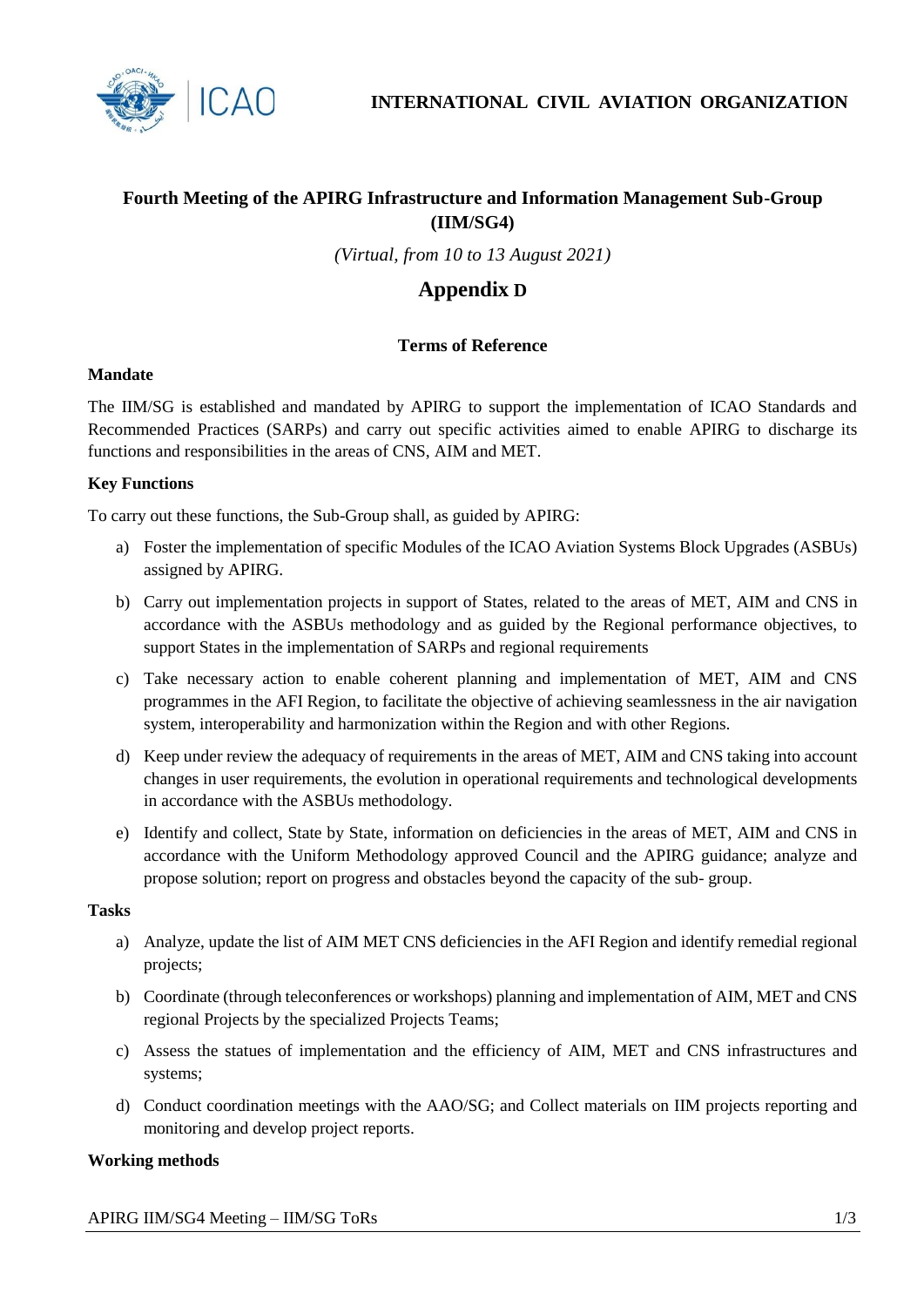The Sub-Group shall convene at least once every APIRG cycle of meetings taking into consideration the schedule of other APIRG activities. It shall make use of available electronic communication means including teleconferencing to prepare and progress its work in between meetings and keep its members up to date on issues of concern, as well as to discuss specific issues.

Taking into consideration that the SG will be representing the interests of the Region, and that not all APIRG member States will necessarily be represented in an SG, the participating State officials shall be expected to work more as experts in their respective fields, as opposed to delegates attending only to the interests of their States. The SG shall work with minimum of formality.

# **Composition**

The LIM AFI (COM/MET/RAC) RAN meeting in 1988 agreed that the participants in APIRG contributory bodies were to be specialists in the subjects concerned and familiar with the areas under consideration. While every State that is likely to make a valid contribution shall be given an opportunity to participate, the group shall be kept as small as possible, to facilitate efficiency on aspects such as consideration of business, cost, logistics and the application of non-formal working methods.

## **Work programme**

| $N^{\circ}$      | <b>Task description</b>                                                                                     | <b>Priority</b> | <b>Target dates</b> | <b>Revised target dates</b> |
|------------------|-------------------------------------------------------------------------------------------------------------|-----------------|---------------------|-----------------------------|
| 1.               | <b>Project Coordination</b><br>(Teleconferences, E-mailings,<br>workshops/Seminars, Meetings)               | $\mathsf{A}$    | 1/08/2018           | At least quarterly          |
| 2.               | Development of the IIM Project<br><b>Master Plan</b>                                                        | A               | 31/07/2021          |                             |
| 3.               | Description of the current<br>Projects (Composition and first<br>Estimated costs)                           | A               | 30/09/2018          | 31/01/2021                  |
| $\overline{4}$ . | Description of new identified<br>Projects (Composition and first<br>Estimated costs)                        | A               | 30/04/2021          |                             |
| 5.               | Determination of IIM Projects<br>linkages                                                                   | B               | 30/09/2018          | 31/12/2021                  |
| 6.               | Determination of IIM and AAO<br>Projects linkages                                                           | B               | 31/03/2021          |                             |
| 7.               | Planning of Projects (<br>Development of time lines and<br>planning)                                        | $\mathsf{A}$    | 31/10/2018          | 31/12/2021                  |
| 8.               | Determination of Project base<br>line (Compilation of<br>Questionnaires including the<br>expected benefits) | $\mathsf{A}$    | 31/12/2018          | 31/12/2021                  |
| 9.               | <b>Final Project Cost Estimation</b>                                                                        | B               | 1/12/2018           | 1/12/2021                   |